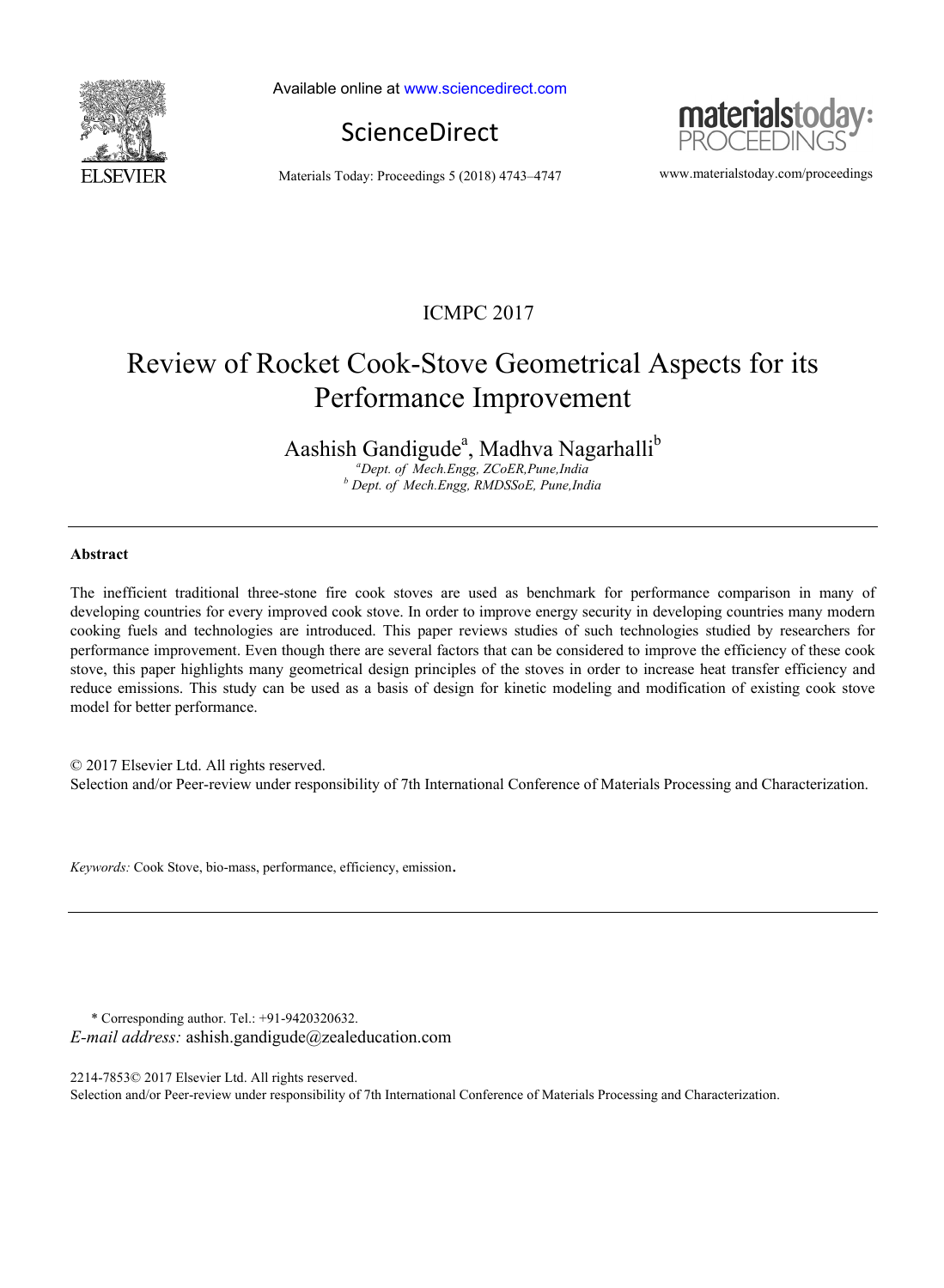### **1. Introduction: Biomass Cooking Stoves**

#### *1.1 Biomass Cooking:*

It is estimated that about 50% world's population more than 3 billion people cook over an open biomass fire. This energy source is especially prevalent in rural areas of developing countries, where a majority of households rely on biomass fuels for cooking [1]. The incomplete combustion results in harmful green house

gas emissions. These indoor emissions are responsible for deaths of children worldwide [1].Also it has important global implications on greenhouse gas and black carbon emissions.

#### *1.2Three Stone Cook Stove:*

The three stone cooking stoves are most inefficient in its performance due to wastage of heat from unequal spaces between them.



Figure – 1 Three stone cook stove [1]

This traditional three-stone fire is most basic and commonly used method for benchmark for performance comparison of the stoves as shown in below Fig 1.

#### *1.3Rocket Elbow Cook Stove:*

The rocket elbow stove design has been studied and refined for at least two decades. And it is available in the form of benchmark design guidelines have been document [4]. This design simplifies analysis of draft for performance improvement by considering two basic fundamental driving processes: heat addition from combustion (at point 2), and kinetic energy addition/conversion (between points1 and 2) due to the chimney effect. These two processes are interconnected and together governs the overall stove operation as shown in below Fig 2.



Figure – 2 Rocket cook stove [3]